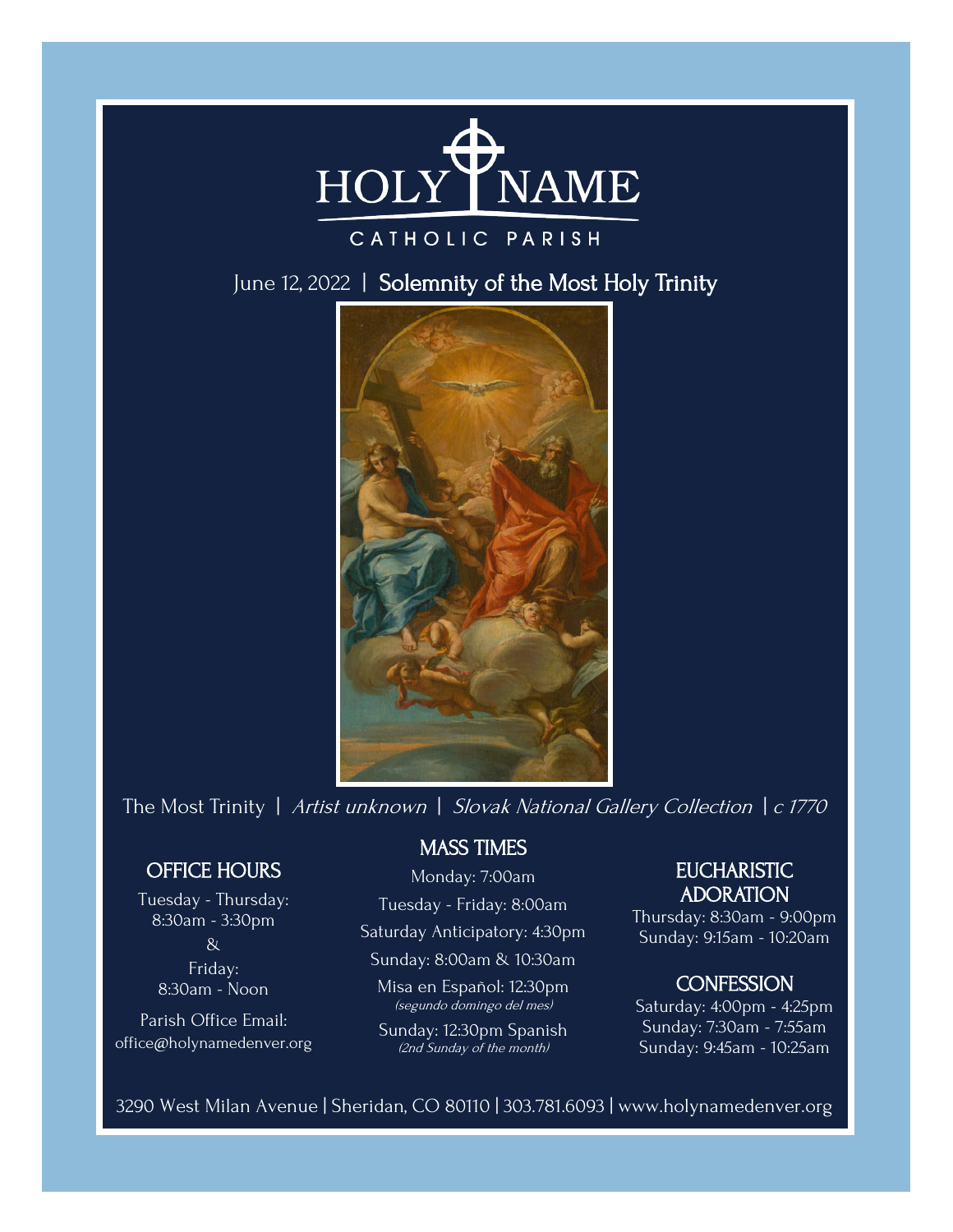# HOLY NAME CATHOLIC PARISH Sheridan, Colorado | June 12, 2022

| <b>PARISH STAFF</b>                                                                                                                                                                                                                                                                                                                                                                                                                                                                                                                                                                                                                                                                          | <b>STEWARDSHIP</b><br>May 29 & June 5, 2022                                                                                                                                                                                                                                                                                                                                             |        |                                                                                                                                                                                                                                                                                                                                                                                                                                                                                                                                                                                              |  |                        |  |
|----------------------------------------------------------------------------------------------------------------------------------------------------------------------------------------------------------------------------------------------------------------------------------------------------------------------------------------------------------------------------------------------------------------------------------------------------------------------------------------------------------------------------------------------------------------------------------------------------------------------------------------------------------------------------------------------|-----------------------------------------------------------------------------------------------------------------------------------------------------------------------------------------------------------------------------------------------------------------------------------------------------------------------------------------------------------------------------------------|--------|----------------------------------------------------------------------------------------------------------------------------------------------------------------------------------------------------------------------------------------------------------------------------------------------------------------------------------------------------------------------------------------------------------------------------------------------------------------------------------------------------------------------------------------------------------------------------------------------|--|------------------------|--|
| PASTOR: Reverend Daniel Cardó   pastor@holynamedenver.org<br>DEACON: Juan Fernando Sardi   jfsardi@holynamedenver.org<br>DEACON: Don Schaefer   720-284-2203   denverdeacondon@comcast.net<br>BUSINESS MANAGER: Cheryl Hall   business@holynamedenver.org<br>APOSTOLATE COORDINATOR: Anna Schultz   outreach@holynamedenver.org<br>SECRETARY: Joni Sanderson   office@holynamedenver.org   303-781-6093<br>MUSIC DIRECTOR: Angie Woods   music@holynamedenver.org<br>YOUTH DIRECTOR: Chris Lanciotti   720-630-5840  <br>mariangroups@holynamedenver.org<br>RELIGIOUS EDUCATION DIRECTOR: Sue Capraro-Back   303-437-8104<br>scapraroback1@gmail.com<br>MAINTENANCE/CUSTODIAN: Juan Gonzalez | <b>SUNDAY OFFERTORY:</b><br>\$10,299.00<br>Envelopes:<br>Online (Faith Direct: bi-weekly)<br>\$.00<br>\$10,299.00<br>Total:<br><b>FORWARD IN FAITH:</b><br>\$10.00<br>Envelopes:<br>Online (Faith Direct: bi-weekly)<br>\$.00<br>\$10.00<br>Total:<br><b>OTHER FUNDS:</b><br>\$137.00<br><b>FATHER'S DAY REMEMBRANCE</b><br>SAINT VINCENT DE PAUL SOCIETY:<br>\$.00<br>FORMED:<br>\$.00 |        |                                                                                                                                                                                                                                                                                                                                                                                                                                                                                                                                                                                              |  |                        |  |
| <b>SACRAMENTAL EMERGENCIES</b><br>Call Parish Office at 303-781-6093 / extension 200                                                                                                                                                                                                                                                                                                                                                                                                                                                                                                                                                                                                         | <b>SAINT VINCENT de PAUL SOCIETY</b><br>Call 303-781-6093 / extension 123 for assistance                                                                                                                                                                                                                                                                                                |        |                                                                                                                                                                                                                                                                                                                                                                                                                                                                                                                                                                                              |  |                        |  |
| <b>SACRAMENTAL PREPARATION</b><br>Baptism • Matrimony • Funerals • Annulments                                                                                                                                                                                                                                                                                                                                                                                                                                                                                                                                                                                                                |                                                                                                                                                                                                                                                                                                                                                                                         |        | <b>KNIGHTS of COLUMBUS</b> Council 8539<br>Call 303-781-6093 / extension 110 / website: kofc8539.org                                                                                                                                                                                                                                                                                                                                                                                                                                                                                         |  |                        |  |
| Contact Deacon Don at least one month prior to Baptism and<br>at least ten months prior to Wedding<br>Rite of Christian Initiation for Adults (RCIA):<br>Contact Parish Office: office@holynamedenver.org   303-781-6093                                                                                                                                                                                                                                                                                                                                                                                                                                                                     | <b>CORPUS CHRISTI PROCESSION + JUNE 19th</b><br>(following the 10:30am Mass)<br>We will have a Eucharistic Procession<br>through the neighborhood on the                                                                                                                                                                                                                                |        |                                                                                                                                                                                                                                                                                                                                                                                                                                                                                                                                                                                              |  |                        |  |
| <b>FLOCKNOTE</b><br>To receive Holy Name News+Events visit:<br>flocknote.com/holynamedenver or contact the Parish Office                                                                                                                                                                                                                                                                                                                                                                                                                                                                                                                                                                     |                                                                                                                                                                                                                                                                                                                                                                                         |        | Solemnity of the Most Holy Body & Blood of Christ,<br>also known as Corpus Christi.<br><b>FATHER'S DAY MASS REMEMBRANCES</b><br>(through the month of June • Father's Day, June 19th)<br>Fathers both living and deceased will be remembered<br>in the prayers of the faithful at all Masses<br>throughout the month of June.<br>Please pick up a 'remembrance' envelope in the<br>church narthex or go online at Faith Direct to:<br>'Other Contributions: Special Gifts Appeal.'<br>(Please designate in notes: 'Father's Day', list of names<br>and whether they are living or deceased.) |  |                        |  |
| <b>FORMED.ORG</b><br>Make 'Formed' part of your week!<br>Register at formed.org/signup + Enter: parish zip code (80110)<br>Select your parish $\cdot$ Register with your name and email address<br>KIDS: The Jesus Stories (video)<br>TEENS/ADULTS: The Holy Spirit and the Life of Grace Y.Disciple (video)<br>Saint Anthony, Miracle Worker of Padua (video)                                                                                                                                                                                                                                                                                                                               |                                                                                                                                                                                                                                                                                                                                                                                         |        |                                                                                                                                                                                                                                                                                                                                                                                                                                                                                                                                                                                              |  |                        |  |
| ADULTS: Truth to Inspire: St. Anthony of Padua by Quiet Water (audio)                                                                                                                                                                                                                                                                                                                                                                                                                                                                                                                                                                                                                        |                                                                                                                                                                                                                                                                                                                                                                                         |        |                                                                                                                                                                                                                                                                                                                                                                                                                                                                                                                                                                                              |  |                        |  |
| <b>PRAYER INTENTIONS</b>                                                                                                                                                                                                                                                                                                                                                                                                                                                                                                                                                                                                                                                                     |                                                                                                                                                                                                                                                                                                                                                                                         |        |                                                                                                                                                                                                                                                                                                                                                                                                                                                                                                                                                                                              |  | <b>MASS INTENTIONS</b> |  |
| To add a loved one, write their name(s) on the<br>Prayer Intention List in the Adoration Chapel vestibule,                                                                                                                                                                                                                                                                                                                                                                                                                                                                                                                                                                                   |                                                                                                                                                                                                                                                                                                                                                                                         | MASS:  | <b>INTENTION:</b>                                                                                                                                                                                                                                                                                                                                                                                                                                                                                                                                                                            |  | <b>REQUESTED BY:</b>   |  |
| or contact the office to include or remove loved ones.                                                                                                                                                                                                                                                                                                                                                                                                                                                                                                                                                                                                                                       | Sat 6/11                                                                                                                                                                                                                                                                                                                                                                                | 4:30pm | Parishioners                                                                                                                                                                                                                                                                                                                                                                                                                                                                                                                                                                                 |  |                        |  |
| For Those in Need of Healing: Eddie Pacheco, Terry                                                                                                                                                                                                                                                                                                                                                                                                                                                                                                                                                                                                                                           | Sun 6/12                                                                                                                                                                                                                                                                                                                                                                                | 8:00am | Parishioners                                                                                                                                                                                                                                                                                                                                                                                                                                                                                                                                                                                 |  |                        |  |

Solemnity<br>of the

Most Holy

Corpus<br>Christi

10:30am Parishioners

Mon 6/13 7:00am † Poor Souls in Purgatory

Tue 6/14 8:00am † Jim & Olivia Mattox Mike & Cindy Rappana

Wed 6/15 8:00am † Ron Palmerton HN sisters Thu 6/16 4:30am † Jean Ginder Mary Ginder Fri 6/17 8:00am † Dick Vitry Bethany Group Sat 6/18 4:30am HN Parishioners Jelniker Family

Trinity 12:30pm Parishioners

Sun 6/19 8:00am Parishioners

For Those in Need of Healing: Eddie Pacheco, Terry Salinas, Mary McArthur, Leonard Cardenas, Christine Hoelsken, Michael DeHerrera, Krysti Nevaeh, Vivian Adams, Lily Richmeier, Kathy Conway, Joshua J., Jude Ortega, Sylvia Ortega, Christi & baby August Palmore, Carol Vitry, Tery Peccons, Dean Davenport, Joan Lefevre, Cindy Schulze, Susan Adams, Chris Young, Willie Ulibarri, Rebekah Gardúno, Mitchell Jones, Robert Padilla, Annita Cisneros, Allen Family, Mike Antonacci, Lillian Kandybowicz, Cathy Weathers, Cindy Neighbor, Layla Martinez, Benita Martinez, Diana Varns, Dolly Duquette, Lavie Gallegos, Nina & Noel Schloegel, Chris Gallegos, Sheri Vega, Forest Coronado

For the Recently Deceased: John Davies, Thomas Jackson, Robert Pomeroy, Jessica Anderson, Gerald Keefover, Angie Adamo, Armando Zamora

THE 2022 MASS INTENTION BOOK IS FULL. Corpus 10.30am Parishioners The 2023 Mass Intention book will be available mid summer.